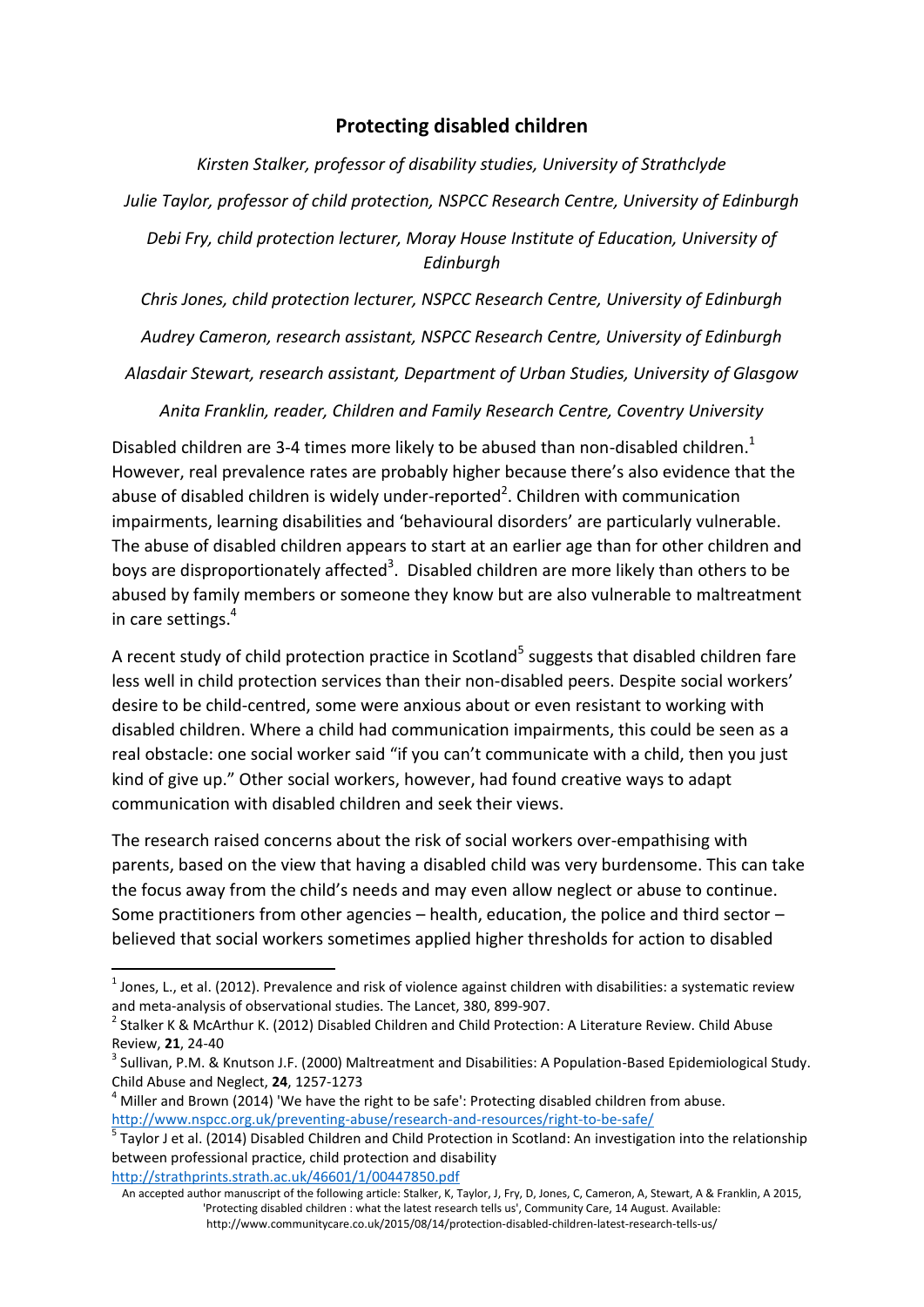children than were advisable, giving examples of young people "left in squalor for far too long."

Another study, funded by the NSPCC, explored disabled children's help-seeking behaviours following abuse, and how public services respond<sup>6</sup>. Three disabled children and seven disabled adults were interviewed. As children, all had experienced abuse or neglect for several years. Seven had told someone else what was happening at the time, in some cases on several occasions, but for only two people did this lead to positive action which stopped the abuse. Some participants had tried to convey their distress through challenging behaviour, including attempted suicide. Often such behaviours were assumed to be impairment-related.

Disclosures were not always handled well by adults, leaving children feeling disbelieved and disempowered. Barriers to effective help-seeking included lack of awareness, among children and practitioners, of what constitutes abuse of disabled children, the low credibility attributed to their accounts, and the young people's own feelings of self-blame, fear and isolation. Lack of communication support was a major hurdle for some, particularly deaf children. Enablers of protection included supportive, trusting relationships, so children felt they could disclose and be believed, and access to professional interpreters.

Only one case was successfully prosecuted, where the perpetrator had been discovered by a police officer. Some adults felt an enduring sense of injustice. Long-term consequences included disrupted education and poor mental health, although a few participants said they had been able to transform childhood adversity into a more satisfying adult life.

## **Practice learning points**

- Work proactively to identify potential signs of abuse: do not assume that disabled children are immune
- Assessments of disabled children's needs should be accompanied by assessment of their parents'/carers' ability and willingness to cope
- Take steps to reduce disabled children's social isolation eg: through sports and leisure activities or befriending
- Early in an investigative process, seek advice from professionals who know the child well (perhaps a teacher or third sector support worker),
- Bring together expertise in child protection and children's disability
- Seek the child's view about what is happening and what should happen next, adapting communication and providing support as required. Ask a speech and language therapist to help if appropriate
- Arrange independent advocacy and/or a professional interpreter for the child as required
- Offer counselling

**<sup>.</sup>**  $^6$  Taylor J. et al (2015) Deaf and Disabled Children Talking about Child Protection. NSPCC, London.

An accepted author manuscript of the following article: Stalker, K, Taylor, J, Fry, D, Jones, C, Cameron, A, Stewart, A & Franklin, A 2015, 'Protecting disabled children : what the latest research tells us', Community Care, 14 August. Available: http://www.communitycare.co.uk/2015/08/14/protection-disabled-children-latest-research-tells-us/